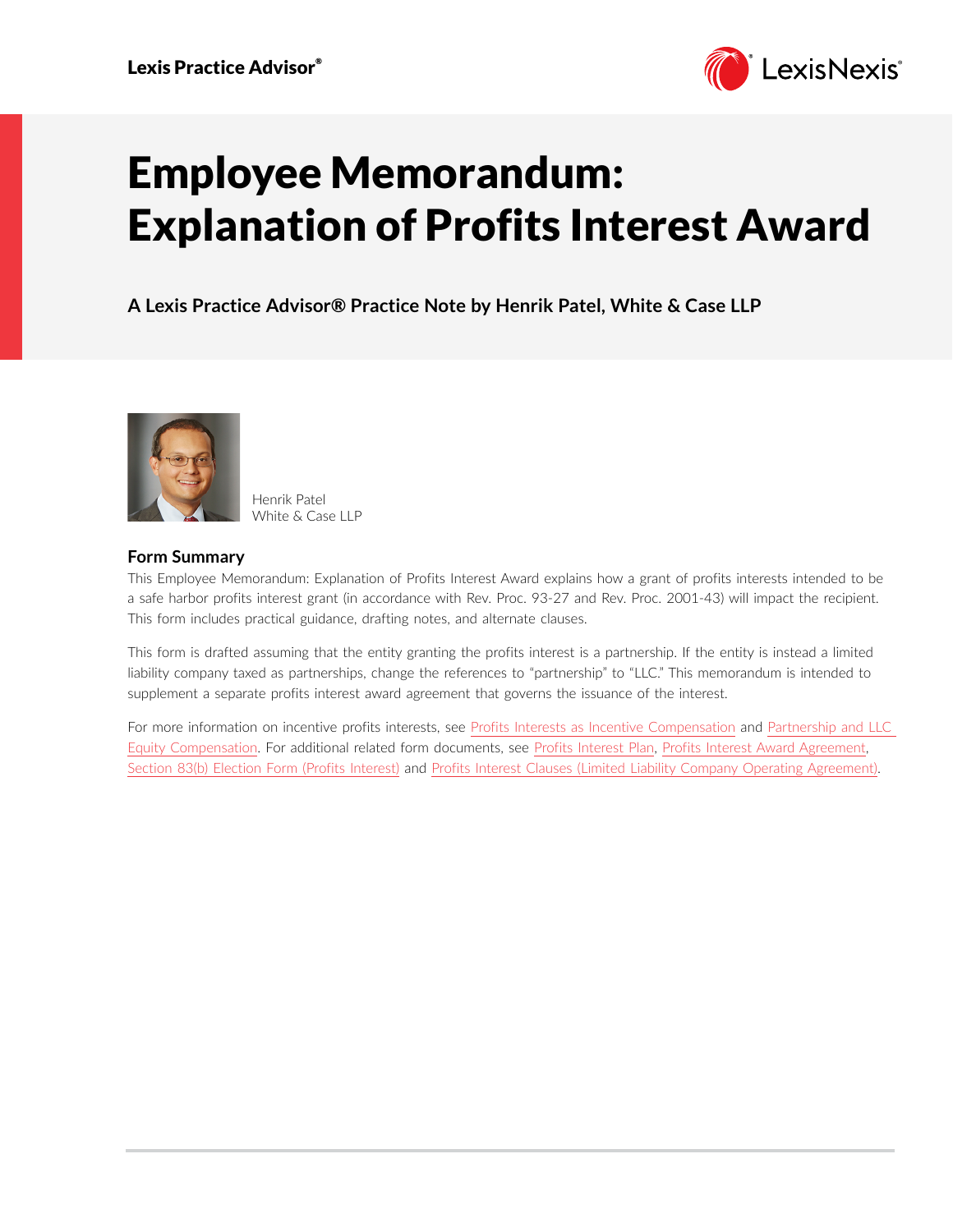**To:** [recipient name]

#### **From:** [partnership name]

## **Introduction**

This memorandum briefly explains the consequences of holding profits interests in [partnership name] (the "Partnership"). This memorandum does not comprise a complete and exhaustive legal analysis on this subject and you are advised to consult your legal and/or tax advisor(s) about the implications of your grant of profits interests. For additional details, please refer to your profits interest award agreement. The Partnership does not guarantee the tax treatment of any profits interest grant.

# **Overview of Profits Interests**

Your profits interest grant is a form of partnership interests that gives you the right to participate in the future profits and appreciation in value of the Partnership. Profits interests are distinguishable from capital interests, which give the holder the right to a share of the existing value of the partnership. Compare individuals A and B in the below example:

*If A were recently granted profits interests and the partnership liquidates, A would not receive any share of value because no future profit or appreciation has occurred. In contrast, if B were recently granted capital interests, upon liquidation, B would be entitled to a share of the existing and current value of the partnership.*

Your profits interest award has been granted to you in exchange for your services to or for the benefit of the Partnership.

## **Grant**

The Partnership grants to you [number] profits interest units in the Partnership from [date of grant]. Such profits interests do not entitle you to receive existing capital or accumulated profits and remain subject to the distribution threshold and the vesting conditions (if applicable) described below, as well as any other terms and conditions set forth by the Partnership.

## **Vesting**

The Partnership's grant of profits interests may be unvested on the date of grant and may be subject to certain vesting conditions. Such vesting conditions may be imposed in the form of either time-vesting profits interests or performancevesting profits interests, or a combination of both. The vesting terms under your profits interest grant are as follows:

- [percentage]% of your profits interest units are time-vesting profits interests, subject to the following [cliff OR graded] vesting period: [time-vesting schedule]. [In addition, these time-vesting profits interests are subject to an additional performance hurdle: [description].]
- [percentage]% of your profits interest units will be deemed performance-vesting profits interests, subject to the achievement of the following performance goals: [performance-vesting terms].

#### **Drafting Note to Vesting Section**

Profits interest awards are commonly subject to time-based vesting, performance-based vesting, or both. This language assumes two tranches, one time based (with or without an additional performance hurdle) and one performance based. (If the grant is fully vested upon grant, this section can be omitted.) For single-tranche grants, see First Alternate "Vesting" Section (time based, with or without performance hurdle) or Second Alternate "Vesting" Section (performance based).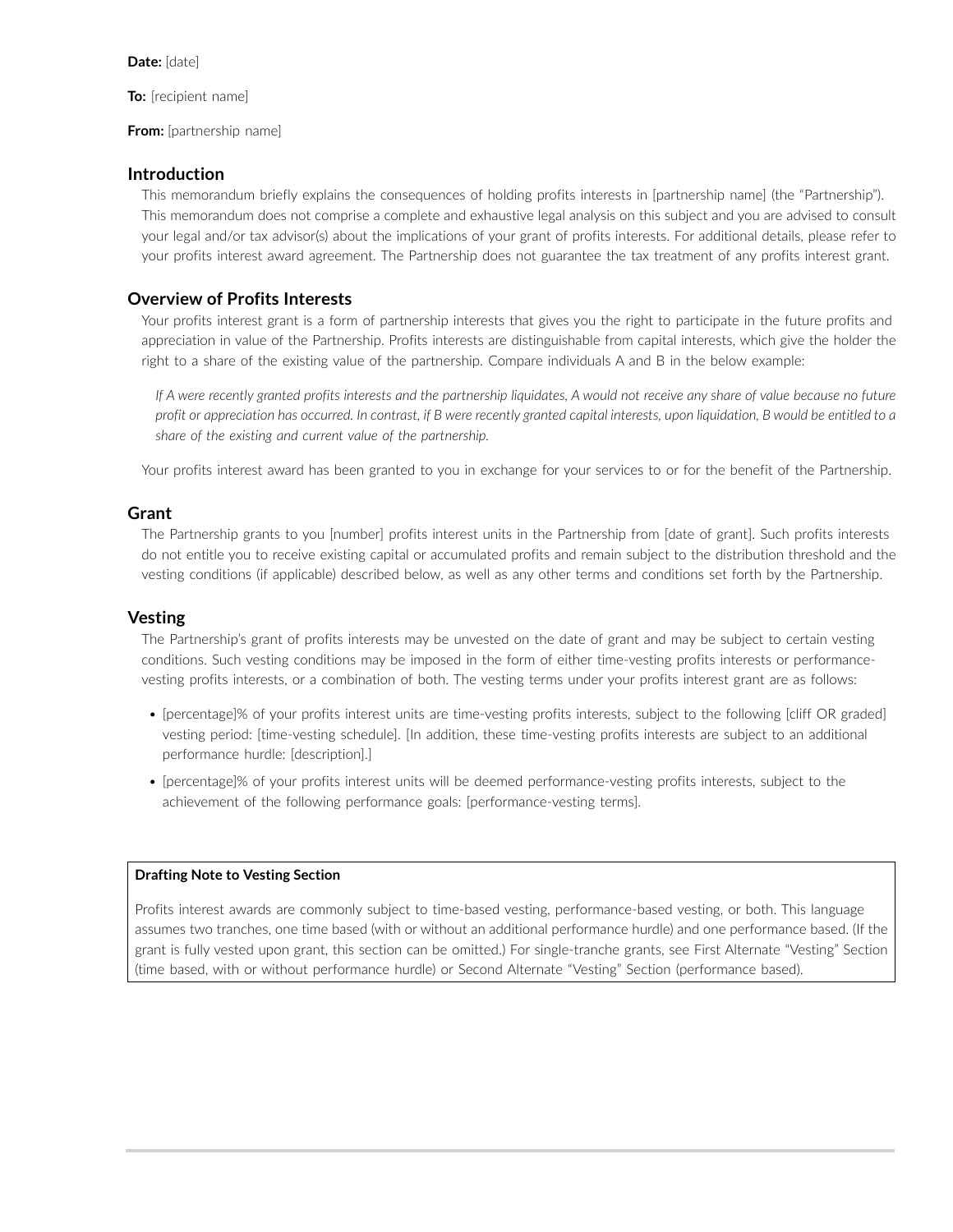### **First Alternate "Vesting" Section:**

## **Vesting**

The Partnership's grant of profits interests may be unvested on the date of grant and may be subject to certain vesting conditions. Such vesting conditions may be imposed in the form of either time-vesting profits interests or performancevesting profits interests, or a combination of both. The vesting terms under your profits interest grant are as follows:

• 100% of your profits interest units are time-vesting profits interests, subject to the following [cliff OR graded] vesting period: [time-vesting schedule]. [In addition, these time-vesting profits interests are subject to an additional performance hurdle: [description].]

## **Second Alternate "Vesting" Section:**

# **Vesting**

The Partnership's grant of profits interests may be unvested on the date of grant and may be subject to certain vesting conditions. Such vesting conditions may be imposed in the form of either time-vesting profits interests or performancevesting profits interests, or a combination of both. The vesting terms under your profits interest grant are as follows:

• 100% of your profits interest units will be deemed performance-vesting profits interests, subject to the achievement of the following performance goals: [performance-vesting terms].

# **Distribution Threshold**

You will be entitled to distributions of profits in accordance with the terms of the Partnership's [name of limited partnership agreement] (the "Partnership Agreement"). Typically, you will receive distributions from the Partnership once distributions from the Partnership to other capital interest holders equal the fair market value of the Partnership on your date of profits interest grant, which is \$[amount] (the "Distribution Threshold"). The below example illustrates the Distribution Threshold:

*Assume a partnership with 10 partners, each with a capital account of \$10,000 and one additional partner holding a profits interest, with each of the 10 partners with capital accounts and the profits interest holder being entitled to share equally in the future profits of the partnership. If the partnership is worth \$100,000 on the grant date of the profits interest and is later liquidated for \$200,000, each of the holders of capital interests would first receive \$10,000 (as the return of their capital), and all eleven partners (holders of both capital interests and profits interests) would next receive one-eleventh of the upside above \$100,000. The Distribution Threshold would then be the \$100,000 in capital accounts as of the grant date.*

The Distribution Threshold only needs to be taken into account on exit or a liquidity event, and therefore does not prevent you as a profits interest holder, whether vested or unvested, from receiving interim distributions of profits following your date of grant, in accordance with the Partnership Agreement.

# **Interim Distributions**

As a profits interest holder, you will be treated as a partner from your date of grant, regardless of whether the profits interests are subject to vesting or forfeiture conditions. You may receive annual Schedule K-1s from the Partnership detailing your allocation of profits for the prior year with respect to your profits interests and corresponding allocations of taxable income, if any. Whether taxable income allocated to you with respect to your profits interests will be characterized as ordinary income or capital gains depends on how the income is characterized for the Partnership.

# **Filing a Section 83(b) Election**

To the extent your profits interest grant is subject to vesting, the award agreement and Partnership Agreement require that you file a Section 83(b) election in connection with the profits interest grant you accept. The Section 83(b) election must be filed with the Internal Revenue Service (IRS) by no later than 30 days after the grant date, with a copy sent to the Partnership. Once you file a Section 83(b) election, it is intended that should the grant of your profits interest become taxable, it will be taxed on its value as determined on the grant date, which is expected to be \$0.